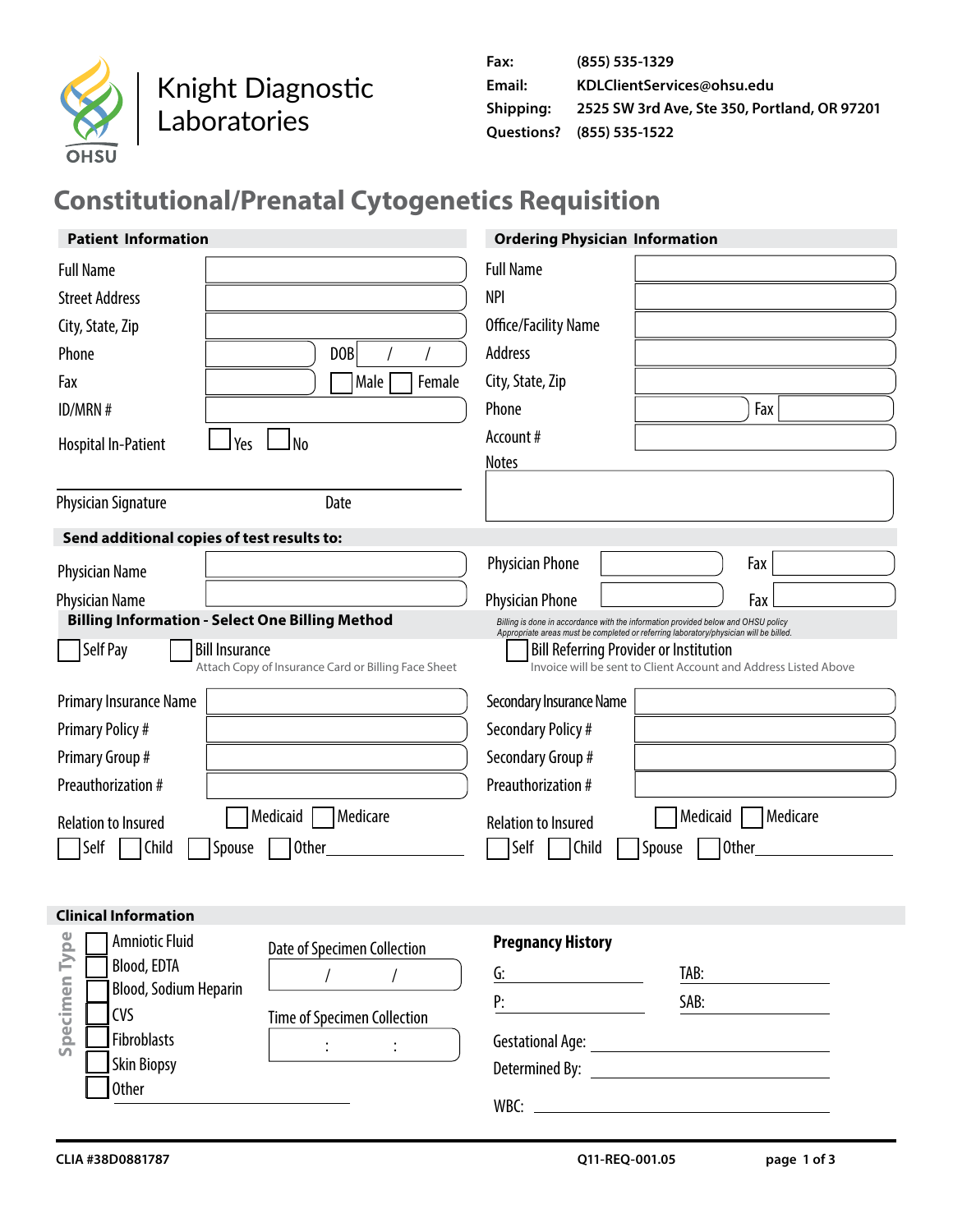## **Clinical Information Continued**

ICD-10 (required)

**REQUIRED:** Reason for Referral Description (fetal abnormalities, provisional diagnosis, family history of chromosome abnormalites, etc):

#### **\*Chromosome Assays**

| Code | <b>Test Name</b>                                            | Code | <b>Test Name</b>                                                                     |
|------|-------------------------------------------------------------|------|--------------------------------------------------------------------------------------|
| 6020 | Amniotic Fluid: Full Chromosome Analysis                    | 6754 | Solid Tissue/Fibroblasts (includes POC): Full Chro-<br>mosome Study reflexed to FISH |
| 6054 | Blood: High Resolution Chromosome Study<br>reflexed to FISH | 6500 | Chromosomal Microarray                                                               |
| 6078 | Breakage Analysis: Blood Chromosome Study                   | 6510 | ** Chromosomal Microarray - Prenatal Diagnosis                                       |
| 6080 | Breakage Analysis: Skin Chromosome Study                    | N/A  | **Prenatal FISH With Reflex Cytogenetics, Amnio                                      |
| 6550 | <b>SNP Microarray POC</b>                                   | N/A  | **Prenatal FISH With Reflex Cytogenetics, CVS                                        |
| 6100 | Chorionic Villus Sampling: Full Chromosome<br>Analysis      | N/A  | **Prenatal FISH With Reflex Cytogenetics, POC                                        |

\* Chromosome studies will reflex to FISH if clinically relevant abnormalities are detected; appropriate charges will apply.

\*\* Prenatal studies with microarray testing will need maternal blood collected in EDTA for MCRO testing.

## **FISH Assays**

| Code | <b>Test Name</b>                                              | Code | <b>Test Name</b>                                             |
|------|---------------------------------------------------------------|------|--------------------------------------------------------------|
| 7018 | AneuVysion (chromosomes 13, 18, 21, X and Y)                  | 8756 | SHOX-related Haploinsufficiency Disorders, SHOX<br>(Xp22.33) |
| 7020 | Angelman Syndome / Prader Willi (SNRPN/<br>D15S10) (15q11-13) | 7750 | Smith-Magenis Syndrome                                       |
| 8080 | CEP X and CEP Y FISH                                          | 8762 | SNRPN Dup(15) in autism                                      |
| 8105 | Cri-du-Chat (5p-) Syndrome (5p15.2)                           | 8772 | SRY-related disorders of sex development, SRY<br>(Yp11.3)    |
| 7140 | DiGeorge Syndrome (TUPLE1) (22q11.2)                          | 8775 | Steroid Sulfatase (STS) (Xp22.3)                             |
| 8395 | Kallman Syndrome (KAL) (Xp22.3)                               | 7870 | Velocardiofacial Syndrome (TUPLE1)                           |
| 7510 | Miller Dieker Syndrome, (LIS1)(17p13.3)                       | 7900 | Williams Syndrome (ELN) (7q11.23)                            |
| 7020 | Prader-Willi Syndrome (SNRPN/D15S10)<br>$(15q11-13)$          | 7920 | Wolf-Hirshhorn Syndrome, (WHS) (4p-) (WHSCR)<br>(4p16.3)     |
| 8692 | RB1/D13S319 (13q14)                                           |      |                                                              |

## **Non-Testing Services**

| Code       | <b>Test Name</b>           |     | Code | Test Name                      |
|------------|----------------------------|-----|------|--------------------------------|
| IΕ<br>6240 | Fibroblast Primary Culture | N/A |      | <b>Primary Culture Sendout</b> |